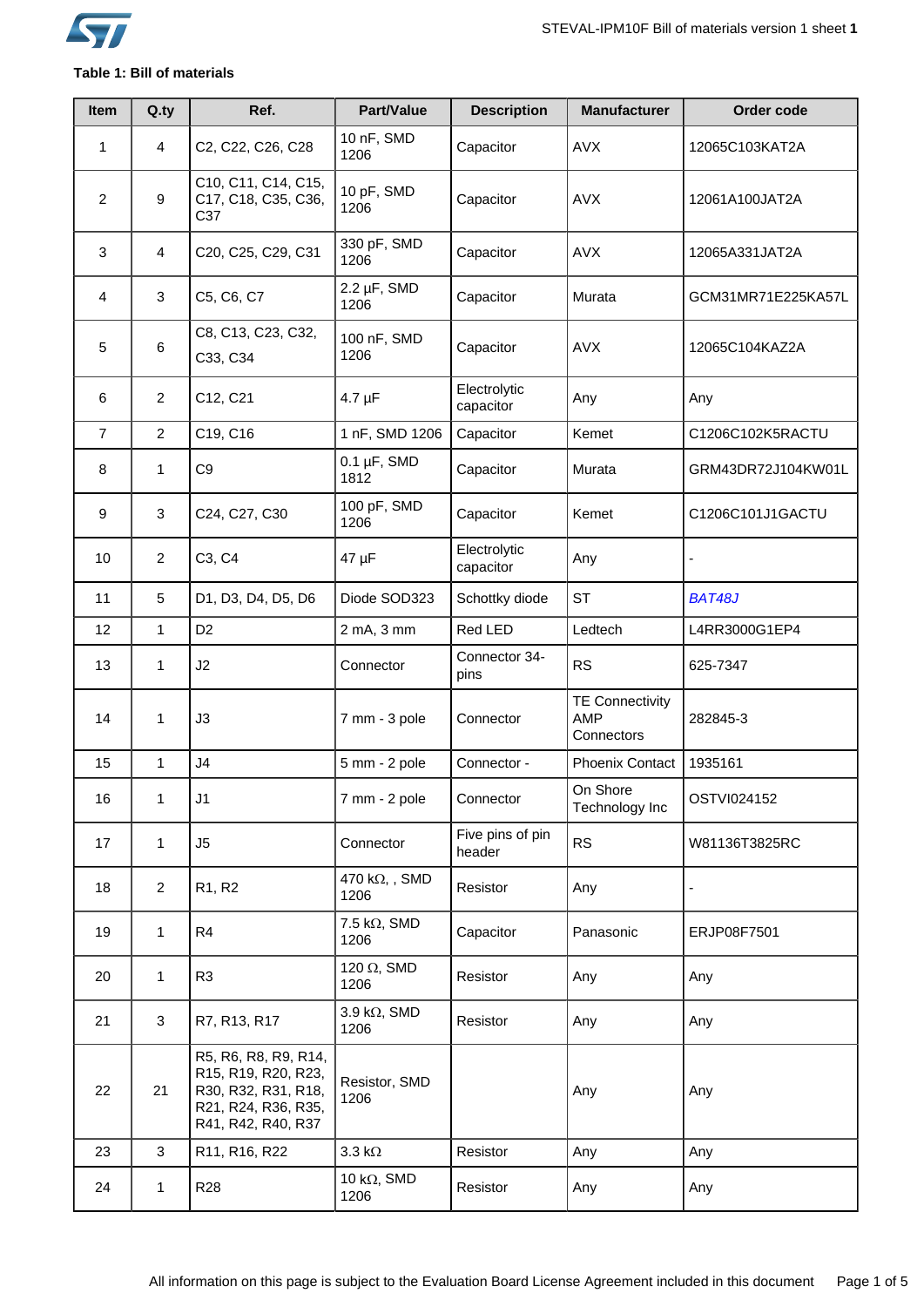

| Item | Q.ty             | Ref.                                                                                                                                                                   | Part/Value                            | <b>Description</b>                                                               | <b>Manufacturer</b>    | Order code      |
|------|------------------|------------------------------------------------------------------------------------------------------------------------------------------------------------------------|---------------------------------------|----------------------------------------------------------------------------------|------------------------|-----------------|
| 25   | 1                | R <sub>10</sub>                                                                                                                                                        | 12 k $\Omega$ , SMD<br>1206           | Resistor                                                                         | Any                    | Any             |
| 26   | 6                | R29, R33, R34, R38,<br>R39, R43                                                                                                                                        | 2.1 k $\Omega$ , SMD<br>1206          | Resistor                                                                         | Any                    | Any             |
| 27   | 1                | R <sub>12</sub>                                                                                                                                                        | 5.6 k $\Omega$ , SMD<br>1206          | Resistor                                                                         | Any                    | Any             |
| 28   | 3                | R25, R26, R27                                                                                                                                                          | $0.06 \Omega$ , SMD<br>2512           | Resistor                                                                         | Vishay                 | WSL2512R1000FEK |
| 29   | $\overline{7}$   | R44, R45, R46, R50,<br>R51, R52, R53                                                                                                                                   | 4.7 k $\Omega$ , SMD<br>1206          | Resistor                                                                         | Any                    | Any             |
| 30   | 3                | R47, R48, R49                                                                                                                                                          | 2.4 k $\Omega$ , SMD<br>1206          | Resistor                                                                         | Any                    | Any             |
| 31   | $\,6\,$          | SW1, SW2, SW3, S<br>W4, SW9, SW16                                                                                                                                      | Jumper 2.54                           | Three pins of pin<br>header                                                      | <b>RS</b>              | W81136T3825RC   |
| 32   | 6                | SW10, SW11, SW12,<br>SW13, SW14, SW15                                                                                                                                  | Jumper 2.54                           | Two pins of pin<br>header                                                        | <b>RS</b>              | W81136T3825RC   |
| 33   | 12               |                                                                                                                                                                        | 2.54 mm,<br>low profile,<br>connector |                                                                                  | <b>RS</b>              | 881545-2        |
| 34   | $\overline{a}$   | SW7, SW8                                                                                                                                                               |                                       | Solder bridge                                                                    | Any                    | Any             |
| 35   | $\overline{a}$   | <b>SW5, SW6</b>                                                                                                                                                        | open                                  | $\overline{a}$                                                                   | Any                    | Any             |
| 36   | 26               | TP1, TP2, TP3, TP4,<br>TP5, TP6, TP7, TP8,<br>TP9, TP10, TP11,<br>TP12, TP13, TP14,<br>TP15, TP16, TP17,<br>TP18, TP19, TP20,<br>TP21, TP22, TP23,<br>TP24, TP25, TP26 | PCB terminal 1<br>mm                  | Test pin                                                                         | Keystone               | 5001            |
| 37   | 1                | U1                                                                                                                                                                     | 20 MHz GBP                            | Rail-to-rail<br>input/output<br>operational<br>amplifiers, SO14                  | <b>ST</b>              | <b>TSV994</b>   |
| 38   | 1                | U <sub>2</sub>                                                                                                                                                         | 8 A, 600 V                            | SLLIMM 2nd<br>series IPM, 3-<br>phase inverter,<br>short-circuit<br>rugged IGBTs | <b>ST</b>              | STGIF5CH60TS-L  |
| 39   | 3                | RC1, RC6, RC9                                                                                                                                                          | 0 Ω, SMD 0805                         | Resistor                                                                         | Any                    | Any             |
| 40   | $\overline{7}$   | RC2, RC3, RC4,<br>RC5, RC7, RC8,<br><b>RC10</b>                                                                                                                        | Not mounted                           | Not mounted                                                                      | Any                    | Any             |
| 41   | $\boldsymbol{9}$ | to close switch for:<br>SW1, SW2, SW3,<br>SW4, SW9, SW10,<br>SW11, SW12, SW16                                                                                          |                                       |                                                                                  | <b>TE Connectivity</b> | 1-881545-1      |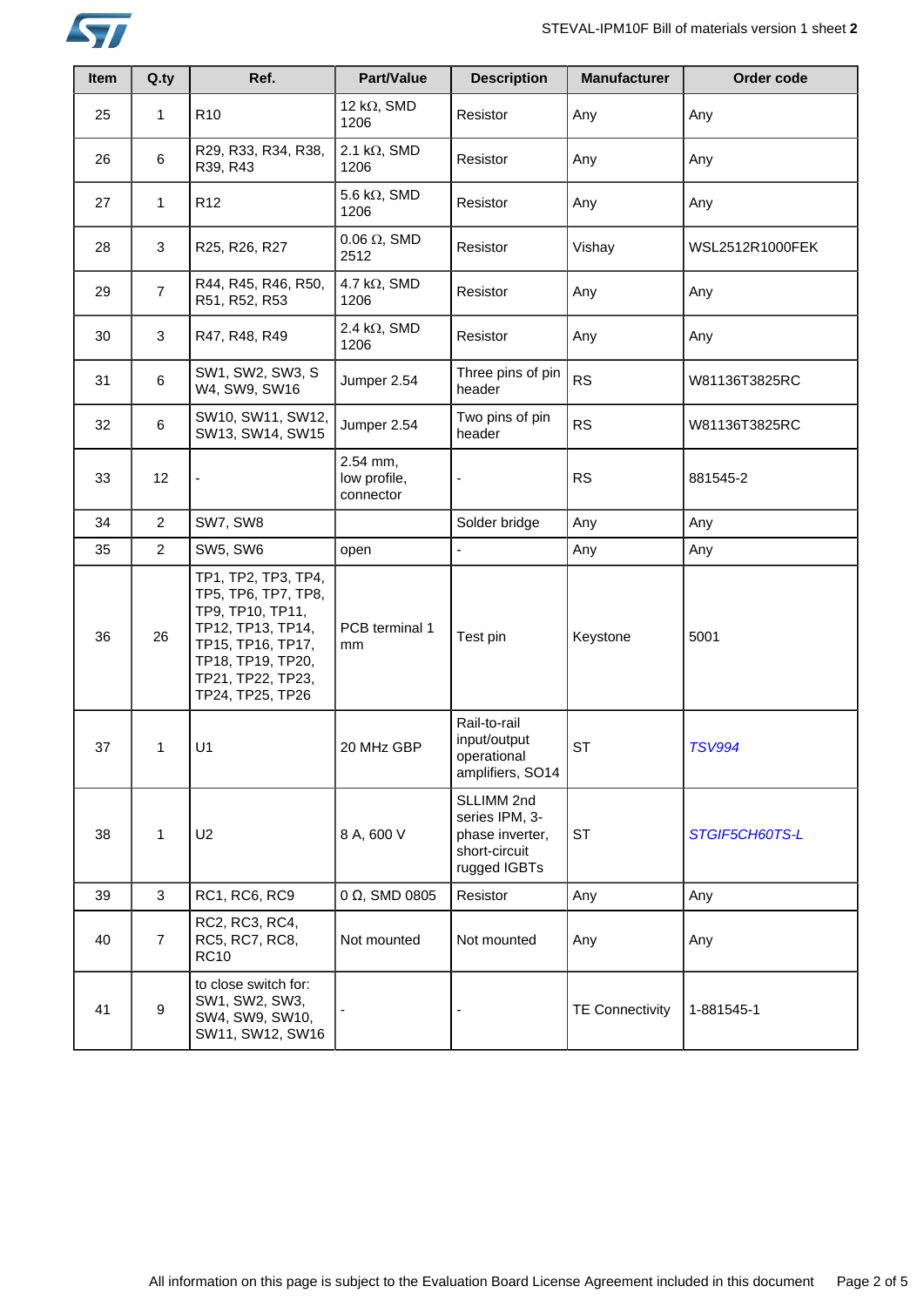

**STMicroelectronics**

# **EVALUATION BOARD LICENSE AGREEMENT**

By using this evaluation board or kit (together with all related software, firmware, components, and documentation provided by ST, "Evaluation Board"), You ("You") are agreeing to be bound by the terms and conditions of this Evaluation Board License Agreement ("Agreement"). Do not use the Evaluation Board until You have read and agreed to this Agreement. Your use of the Evaluation Board constitutes Your acceptance of this Agreement.

# **LICENSE**

STMicroelectronics ("ST") grants You the right to use the enclosed Evaluation Board offering limited features only to evaluate and test ST products solely for Your evaluation and testing purposes in a research and development setting. The Evaluation Board shall not be, in any case, directly or indirectly assembled as a part in any production of Yours as it is solely developed to serve evaluation purposes and has no direct function and is not a finished product. If software and/or firmware is accompanied by a separate end user license agreement ("EULA"), then such software and/or firmware shall be governed by such EULA.

#### **EVALUATION BOARD STATUS**

The Evaluation Board offers limited features allowing You only to evaluate and test the ST products. The Evaluation Board is not intended for consumer or household use. You are not authorized to use the Evaluation Board in any production system, and it may not be offered for sale or lease, or sold, leased or otherwise distributed for commercial purposes. If the Evaluation Board is incorporated in an evaluation system, the evaluation system may be used by You solely for Your evaluation and testing purposes. Such evaluation system may not be offered for sale or lease or sold, leased or otherwise distributed for commercial purposes and must be accompanied by a conspicuous notice as follows: "This device is not, and may not be, offered for sale or lease, or sold or leased or otherwise distributed for commercial purposes".

#### **OWNERSHIP AND COPYRIGHT**

Title to the Evaluation Board remains with ST and/or its licensors. You may not remove any copyright or other proprietary rights notices without prior written authorization from ST. You may make one copy of the software and/or firmware of the Evaluation Board for back up or archival purposes provided that You reproduce and apply to such copy any copyright or other proprietary rights notices included on or embedded in the software and/or firmware. You agree to prevent any unauthorized copying in whole or in part of the Evaluation Board.

#### **RESTRICTIONS AND WARNINGS**

Before You handle or use the Evaluation Board, you must carefully review any related documentation provided by ST. Such documentation may contain important warnings. You shall comply with all such warnings and other instructions and employ reasonable safety precautions in using the Evaluation Board. Failure to do so may result in death, personal injury, or property damage. If You have any questions regarding the safe usage of the Evaluation Board, You should contact ST for guidance. You may not sell, assign, sublicense, lease, rent or otherwise distribute the Evaluation Board for commercial purposes, in whole or in part, or use Evaluation Board in a production system, with the exception that if You are an authorized ST distributor, you may resell the Evaluation Board in compliance with the applicable terms and conditions. Except as provided in this Agreement or as explicitly permitted in the documentation of the Evaluation Board, You may not reproduce the Evaluation Board or modify, reverse engineer, de-compile or disassemble its software and/or firmware, in whole or in part.

You shall not use the Evaluation Board in any safety critical or functional safety testing, including but not limited to testing of life supporting, military or nuclear applications. ST expressly disclaims any responsibility for such usage which shall be made at Your sole risk, even if ST has been informed in writing of such usage. Unless expressly designated in writing by ST as suitable for use in testing automotive or aerospace applications, You shall not use the Evaluation Boards in such testing.

According to European Semiconductor Industry Association (ESIA) letter, "ESIA Response on WEEE Review (May 2008) of the Directive 2002/96/EC on Waste Electrical and Electronic Equipment (WEEE)"; Semiconductor products and evaluation and demonstration boards are not in the scope of the Directive 2002/96/EC of the European Parliament and of the Council on waste electrical and electronic equipment (WEEE). Consequently aforementioned products do not have to be registered nor are they subject to the subsequent obligations.

#### **Notice applicable to Evaluation Boards not FCC-Approved**

This kit is designed to allow:

- 1.Product developers to evaluate electronic components, circuitry, or software associated with the kit to determine whether to incorporate such items in a finished product and
- 2.Software developers to write software applications for use with the end product.

This kit is not a finished product and when assembled may not be resold or otherwise marketed unless all required FCC equipment authorizations are first obtained. Operation is subject to the condition that this product not cause harmful interference to licensed radio stations and that this product accept harmful interference. Unless the assembled kit is designed to operate under part 15, part 18 or part 95 of 47 CFR, Chapter I ("FCC Rules"), the operator of the kit must operate under the authority of an FCC license holder or must secure an experimental authorization under part 5 of this chapter.

# **For Evaluation Boards annotated as FEDERAL COMMUNICATIONS COMMISSION (FCC) Part 15 Compliant**

• **FCC Interference Statement for Class A Evaluation Boards:** This equipment has been tested and found to comply with the limits for a Class A digital device, pursuant to part 15 of the FCC Rules. These limits are designed to provide reasonable protection against harmful interference when the equipment is operated in a commercial environment. This equipment generates, uses, and can radiate radio frequency energy and, if not installed and used in accordance with the instruction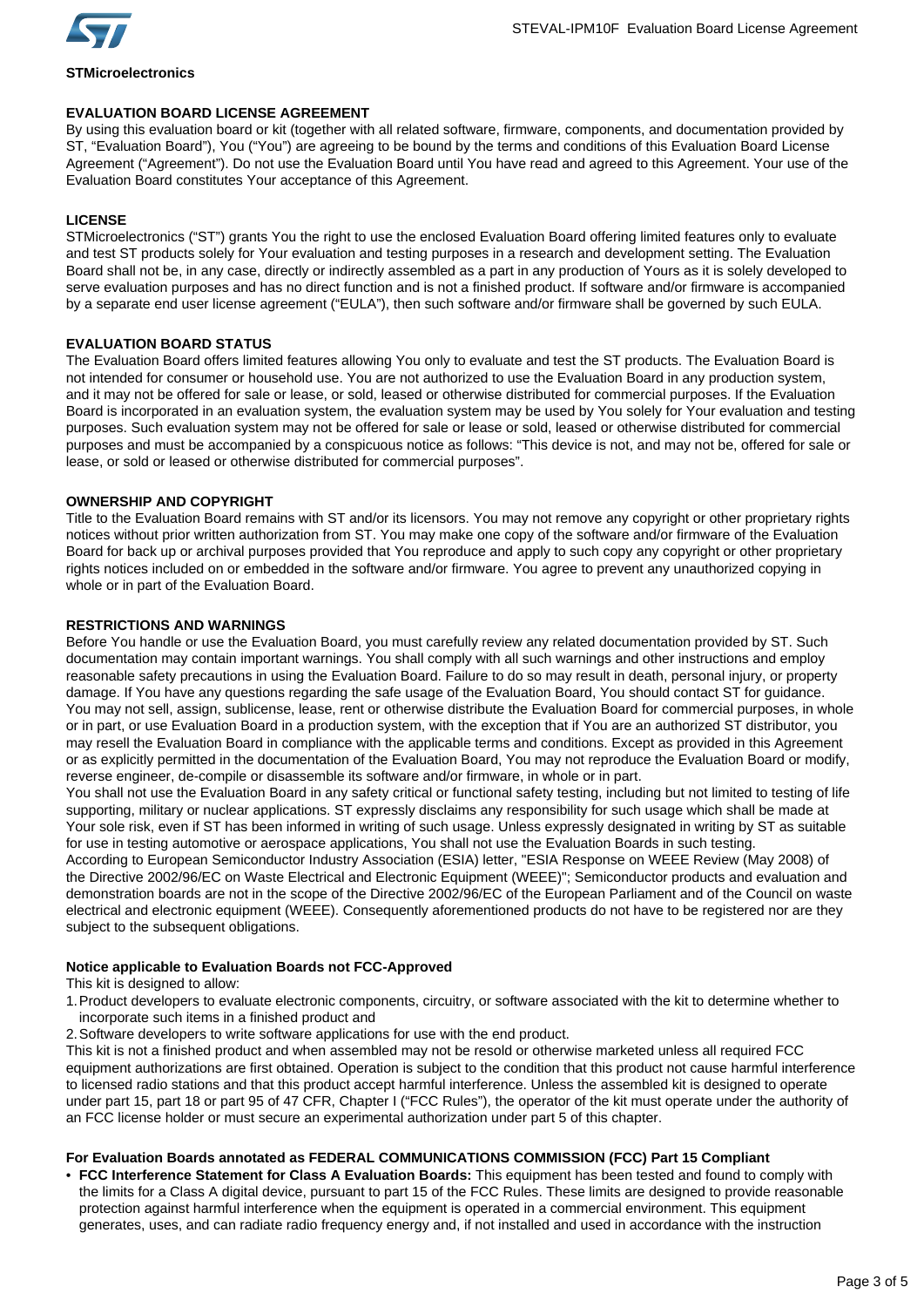

manual, may cause harmful interference to radio communications. Operation of this equipment in a residential area is likely to cause harmful interference in which case the user will be required to correct the interference at his own expense.

- **FCC Interference Statement for Class B Evaluation Boards:** This equipment has been tested and found to comply with the limits for a Class B digital device, pursuant to part 15 of the FCC Rules. These limits are designed to provide reasonable protection against harmful interference in a residential installation. This equipment generates, uses and can radiate radio frequency energy and, if not installed and used in accordance with the instructions, may cause harmful interference to radio communications. However, there is no guarantee that interference will not occur in a particular installation. If this equipment does cause harmful interference to radio or television reception, which can be determined by turning the equipment off and on, the user is encouraged to try to correct the interference by one or more of the following measures:
	- Reorient or relocate the receiving antenna.
	- Increase the separation between the equipment and receiver.
	- Connect the equipment to an outlet on a circuit different from that to which the receiver is connected.
	- Consult the dealer or an experienced radio/TV technician for help.
- This device complies with part 15 of the FCC Rules. Operation is subject to the following two conditions: (1) This device may not cause harmful interference, and (2) this device must accept any interference received, including interference that may cause undesired operation. Changes or modifications not expressly approved by the party responsible for compliance could void the user's authority to operate the equipment.

#### **WARRANTY**

ST WARRANTS THAT IT HAS THE RIGHT TO PROVIDE THE EVALUATION BOARD TO YOU. THIS WARRANTY IS PROVIDED BY ST IN LIEU OF ALL OTHER WARRANTIES, WRITTEN OR ORAL, STATUTORY, EXPRESS OR IMPLIED, INCLUDING ANY WARRANTY AS TO MERCHANTABILITY, NON-INFRINGEMENT, FITNESS FOR ANY PARTICULAR PURPOSE, OR UNINTERRUPTED OR ERROR-FREE OPERATION, ALL OF WHICH ARE EXPRESSLY DISCLAIMED. THE EVALUATION BOARD IS PROVIDED "AS IS".

YOU WARRANT TO ST THAT YOU WILL ENSURE THE EVALUATION BOARD IS USED ONLY BY ELECTRONICS EXPERTS WHO UNDERSTAND THE DANGERS OF HANDLING AND USING SUCH ITEMS, YOU ASSUME ALL RESPONSIBILITY AND LIABILITY FOR ANY IMPROPER OR UNSAFE HANDLING OR USE OF THE EVALUATION BOARD BY YOU, YOUR EMPLOYEES, AFFILIATES, CONTRACTORS, AND DESIGNEES.

#### **LIMITATION OF LIABILITIES**

IN NO EVENT SHALL ST BE LIABLE TO YOU, WHETHER IN CONTRACT, TORT (INCLUDING NEGLIGENCE), STRICT LIABILITY, OR ANY OTHER LEGAL THEORY, FOR ANY INDIRECT, SPECIAL, CONSEQUENTIAL, INCIDENTAL, PUNITIVE, OR EXEMPLARY DAMAGES WITH RESPECT TO ANY MATTERS RELATING TO THIS AGREEMENT, REGARDLESS OF WHETHER ST HAS BEEN ADVISED OF THE POSSIBILITY OF THE SAME. IN NO EVENT SHALL ST'S LIABILITY ARISING OUT OF THIS AGREEMENT IN THE AGGREGATE EXCEED THE AMOUNT PAID BY YOU UNDER THIS AGREEMENT FOR THE PURCHASE OF THE EVALUATION BOARD, OR TEN UNITED STATES DOLLARS (\$10.00) IF NO PURCHASE PRICE WAS PAID.

#### **INDEMNIFICATION**

You shall, at Your expense, defend ST and its Affiliates against a claim or action brought by a third party for infringement or misappropriation of any patent, copyright, trade secret or other intellectual property right of a third party to the extent resulting from (1) Your combination of the Evaluation Board with any other component, system, software, or firmware, (2) Your modification of the Evaluation Board, or (3) Your use of the Evaluation Board in a manner not permitted under this Agreement. You shall indemnify ST and its Affiliates against and pay any resulting costs and damages finally awarded against ST or its Affiliates or agreed to in any settlement, provided that You have sole control of the defense and settlement of the claim or action, and ST cooperates in the defense and furnishes all related evidence under its control at Your expense. ST will be entitled to participate in the defense of such claim or action and to employ counsel at its own expense.

"Affiliates" means any corporation or other entity directly or indirectly controlled by, controlling or under common control with the entity in question, for so long as such ownership exists. "Control" means the direct or indirect beneficial ownership of more than fifty (50%) percent of the stock or other equity interests entitled to vote for the election of directors or an equivalent governing body. Any such corporation or other legal entity shall be deemed to be an Affiliate of such Party only as long as such Control exists.

#### **TERMINATION**

ST may terminate this Agreement without notice if You breach this Agreement. Upon termination, You shall immediately destroy or return all copies of the software, firmware, and documentation of the Evaluation Board to ST and certify in writing to ST that You have done so.

# **APPLICABLE LAW AND JURISDICTION**

This Agreement shall be governed, construed and enforced in accordance with the laws of Switzerland, without regard to its conflict of laws rules. The UN Convention on Contracts for the International Sale of Goods shall not apply to this Agreement. In case of dispute and in the absence of an amicable settlement, the only competent jurisdiction shall be the Courts of Geneva, Switzerland. Any breach of this Agreement by You may result in irreparable damage to ST for which ST will not have an adequate remedy at law. Accordingly, in addition to any other remedies and damages available, You acknowledge and agree that ST may immediately seek enforcement of this Agreement in any jurisdiction by means of specific performance or injunction, without any requirement to post a bond or other security.